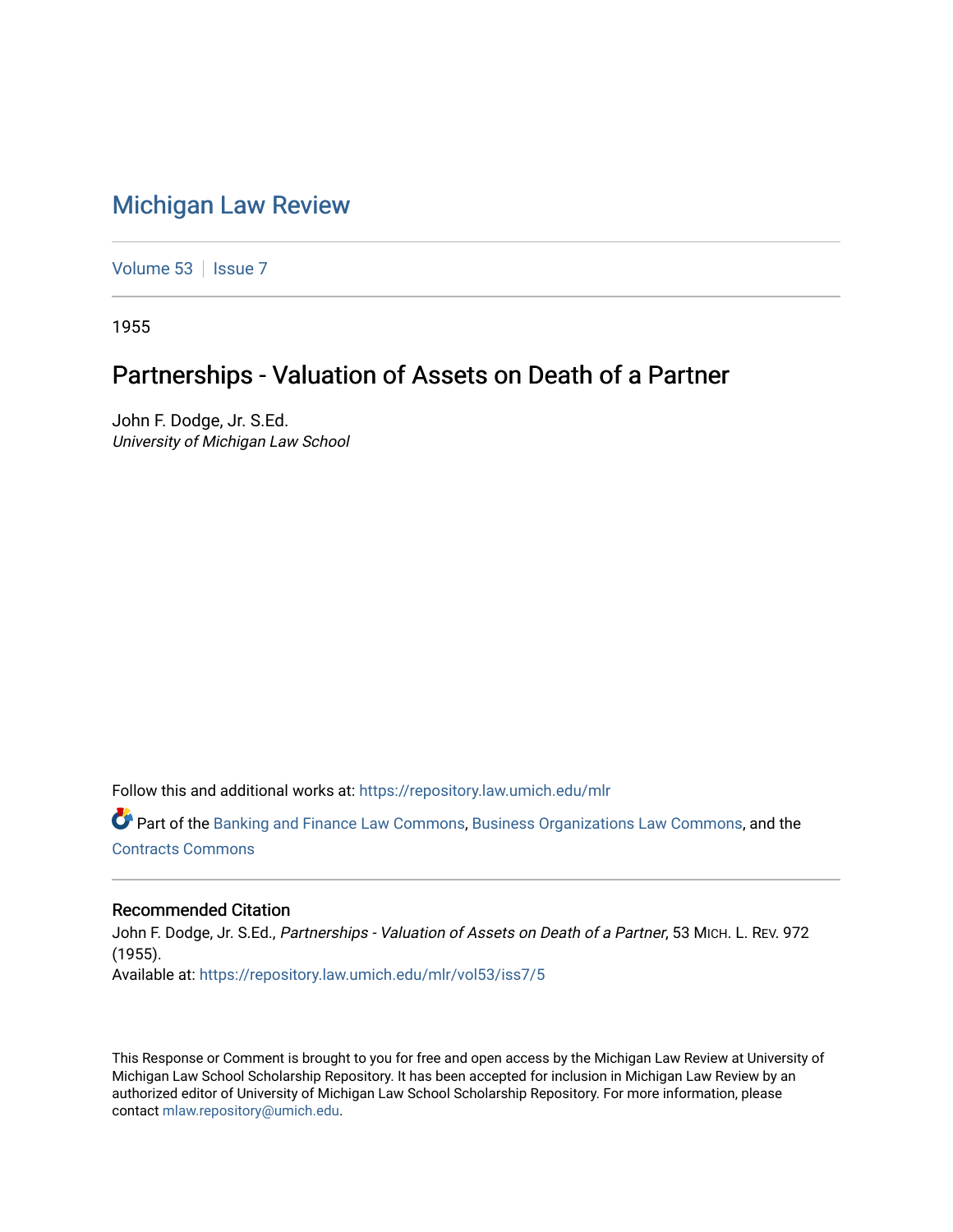PARTNERSHIPS-VALUATION OF ASSETS ON DEATH OF A PARTNER -There are three phases to the problem of arriving at a final dollar and cents valuation of a deceased partner's share in a partnership. In their proper chronological order they are: a determination of what the partnership assets are,<sup>1</sup> a valuation of those assets once determined, and a division of the remainder (after liabilities have been subtracted) into the proper proportions according to the partnership agreement.<sup>2</sup> Only the second phase is within the scope of this comment, the purpose of which is to examine various asset valuation methods both with respect to, and in the absence of, a valuation established by the partners themselves. While the determination of asset value in the absence of agreement is largely an evidentiary problem, no inquiry will be made into the admissibility of evidence of value;<sup>3</sup> instead, attention will be centered upon the qualitative importance of that evidence once it is proved. Particular emphasis will be given to the valuation of goodwill where there has been no agreement covering it, such emphasis being justified by the variety of methods evident in the cases.<sup>4</sup>

## *The Valuation of Assets in the Absence of Agreement*

There is general agreement among the courts that on the dissolution of a partnership by the death of a partner, the survivor(s) must account for the fair and reasonable value of the assets of the business<sup> $5$ </sup> as of the

(1877); Gillett v. Hall, 13 Conn. 426 (1840). Appellate courts are not likely to overturn

<sup>1</sup> CRANE, PARTNERSHIP §§37-47 (1938); 68 C.J.S., Partnership §385 (1950).

<sup>&</sup>lt;sup>2</sup> CRANE, PARTNERSHIP §90 (1938); 68 C.J.S., Partnership §§391-404 (1950).

<sup>8</sup> On this problem see 3 WIGMORE, EVIDENCE, 3d ed., §§711-721 (1940).

<sup>4</sup>Perhaps this difficulty is partially the result of the confusion over the question of the existence of business goodwill in some types of partnerships. See 44 A.L.R. 517 (1926); Laube, "Goodwill in Professional Partnerships,'' 12 CoRN. L.Q. 303 (1927); Crane, "Partnership Goodwill," 18 Va. L. R¤v. 651 (1932).<br>5 Gunnell v. Bird, 10 Wall. (77 U.S.) 304 (1869); Flagg v. Stowe, 85 Ill. 164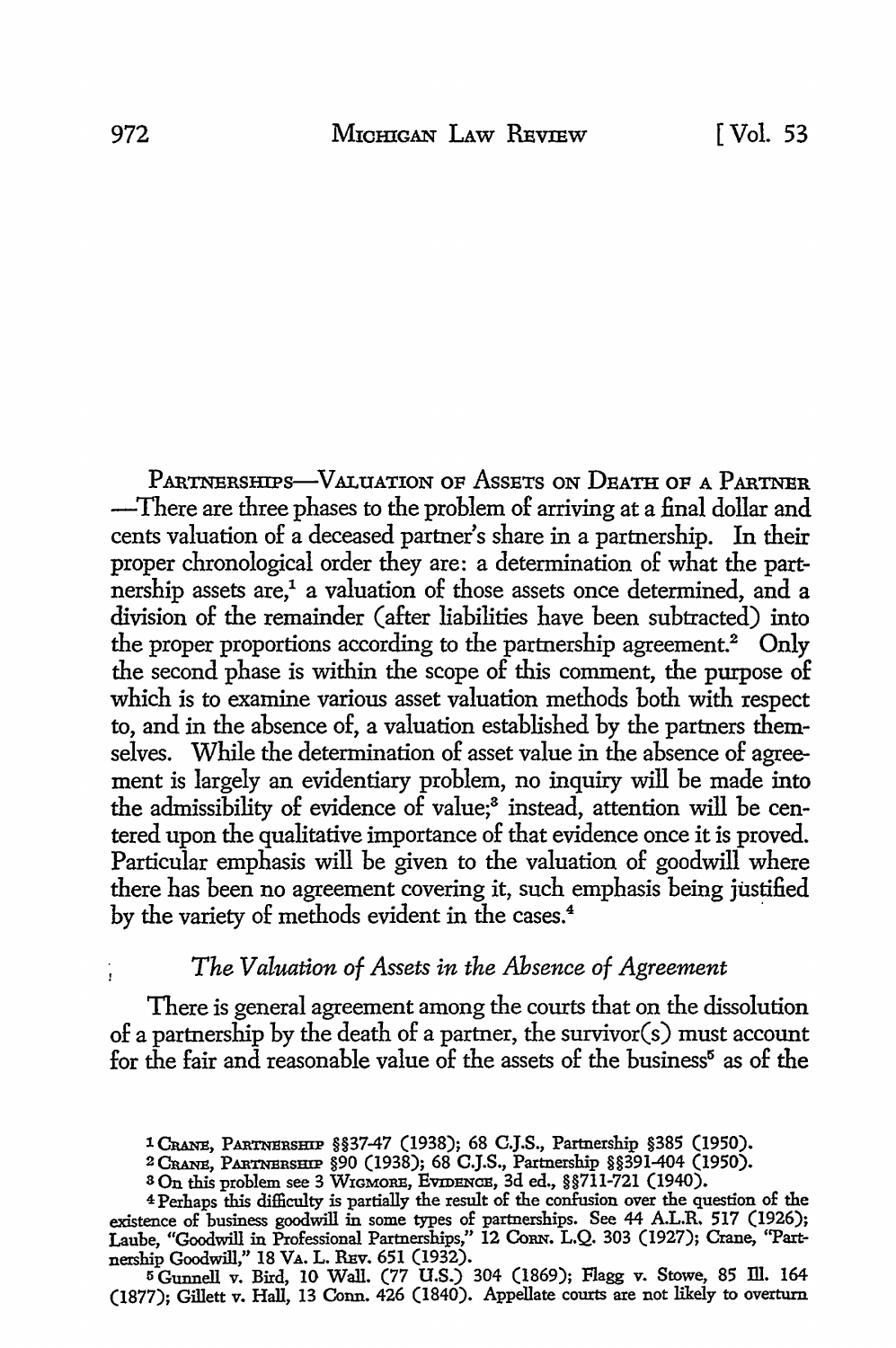date of the death of the partner.<sup>6</sup> Disharmony has resulted, however, from the fact that the evidence presented to prove this value is generally either probative of that value at some time other than death or, in the case of goodwill, probative of some different fact which must be related to the value of goodwill in some arbitrary manner.

A bona fide sale of the entire business to a third person is generally regarded as the best evidence of what the assets, including the goodwill, are worth.<sup>7</sup> It does not seem to matter whether it is a public or a private sale<sup>8</sup> as long as there is no evidence of fraud or collusion between the surviving partner and the purchaser.<sup>9</sup> On the other hand, a few courts have been unwilling to accept sale price as possessing any greater weight than other evidence of value.<sup>10</sup> These courts will examine the circumstances of the sale, including the adequacy of the effort by the surviving partner to get the best price possible, rather than limit their scrutiny to actual fraud or collusion in the sale.<sup>11</sup> This reluctance by some courts to accept sale price per se may result partly from the fact that in some jurisdictions the survivor is in a fiduciary relationship with the deceased partner's estate,<sup>12</sup> while in others he must exercise only reasonable care in accounting for the value of partnership assets.<sup>18</sup> In addition to an actual sale of the assets, a bona fide offer of purchase by a third person is good evidence even

a trial court valuation. Ott v. Boring, 139 Wis. 403, 121 N.W. 126 (1909); Parker v. Broadbent, 134 Pa. 322, 19 A. 631 (1890). Unfortunately they are also inclined to pass lightly over the problem with generalities like "fair" and "reasonable."

<sup>6</sup>Snead's Executrix v. Jenkins, 225 Ky. 832, 10 S.W. (2d) 282 (1928); 68 C.J.S., Partnership §387c (1950). But see Young v. Scoville, 99 Iowa 177, 68 N.W. 670 (1896), where equity valued it at the time of the accounting.

<sup>7</sup>Cook v. Collingridge, Jae. 607, 37 Eng. Rep. 979 (1823); Matter of Arnold, 114 App. Div. 244, 99 N.Y.S. 740 (1906); Spalding v. Spalding's Admr., 248 Ky. 259, 58 s.w. (2d) 356 (1933).

s Matter of Herman, 110 Misc. 475, 180 N.Y.S. 509 (1920); Decker v. Lanhan, 300 Ky. 595, 189 S.W. (2d) 960 (1945); Gillett v. Hall, 13 Conn. 426 (1840).

<sup>9</sup> And where the purchaser is the surviving partner, the adequacy of the purchase price will be closely scrutinized. Galbraith v. Tracy, 153 III. 54, 38 N.E. 937 (1894); Tennant v. Dunlop, 97 Va. 234, 33 S.E. 620 (1899).

 $10$  The real question is "... [what it would have sold for], if it had been sold in the most advantageous manner and under such circumstances that it would have produced the largest sum for all the parties interested?" Mellersh v. Keen, 28 Beav. 453 at 455, 54 Eng. Rep. 440 (1860). See also In re Silkman, 121 App. Div. 202, 105 N.Y.S. 872 (1907).

<sup>11</sup>That value should not be set at a forced sale price, see Waterbury v. Waterbury, 278 Ky. 254, 128 S.W. (2d) 568 (1939). See also Froess Admx. v. Froess, 284 Pa. 369, 131 A. 276 (1925), where a sale price was rejected in favor of an appraisal.

12Welboum v. Kleinle, 92 Md. 114, 48 A. 81 (1900); Dial v. Martin, (Tex. Civ. App. 1931) 37 S.W. (2d) 166.

18 Mulherin v. Rice and O'Connor, 106 Ga. 810, 32 S.E. 865 (1899).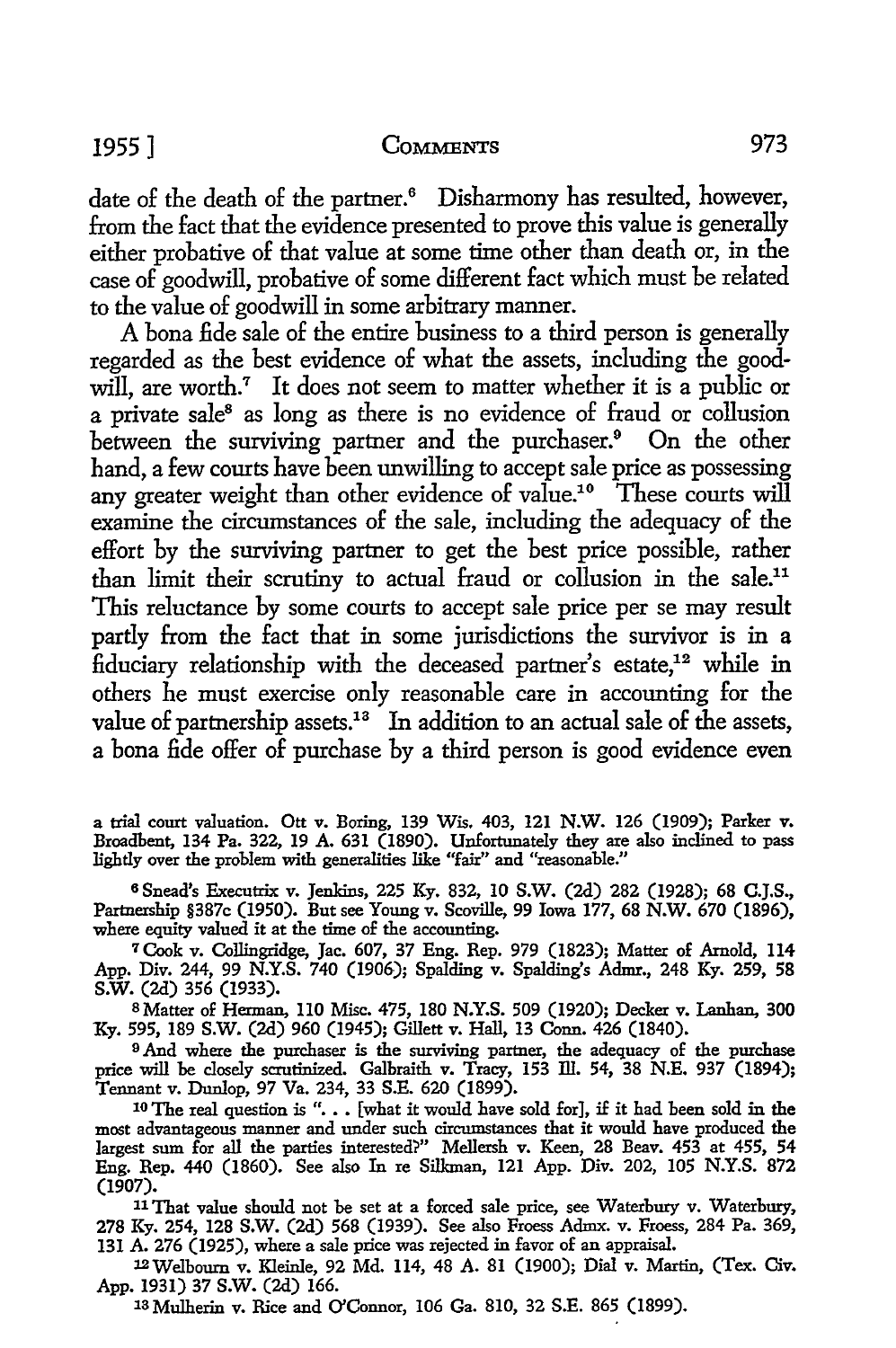if the offer is refused. Next to the actual sale itself it is probably the most convincing evidence; especially if the offer is higher than an appraisal value.<sup>14</sup>

But lacking an actual sale of the business by the surviving partner, or by direction of the court through a receiver,<sup>15</sup> the courts must rely on an appraisal of value by a referee or a master in chancery. This process requires the parties to produce the books of the business as well as vouchers, evidence of independent appraisal by the parties themselves,<sup>16</sup> and all other testimony bearing on the value of the business.<sup>17</sup>, Whatever the procedure in the various courts, the appraisal system has been plagued with uncertainty resulting not only from the inevitable difference of opinion over the value of tangibles, but also from the attempt to value the assets as a going business $18$  and the requirement that the value of existing goodwill be included in the statement of account.<sup>19</sup>

The latter problem, the valuation of goodwill, has proved particularly difficult. A few courts have faced the problem calmly, employing evidence of the appraisals by the parties themselves,<sup>20</sup> value on the books, $21$  cost, $22$  testimony of third persons, and other types of evidence

14 Peck v. Knapp, 137 **N.Y.S.** 70 (1912).

15 The court may order a sale of the assets through a receiver, but only on clear proof of mismanagement and unfair conduct by the surviving partner. Miller v. Miller, 80 **N.J.**  Eq. 47, 82 A. 513 (1912).

16 The rule is quite general that the surviving partner can never take the property at an appraisal without the consent of the administrator or executor of the deceased partner's estate. Whittaker v. Jordan, 104 Me. 516, 72 A. 682 (1908). And even where the appraisal is agreed to by the executor or administrator the heirs or next of kin may set it aside if it is not reasonable, in good faith, and in perfect fairness. PARSONS, PARTNERSHIP, 4th ed., 441-443 (1893).

<sup>17</sup> As to the various types of evidence used by a master in appraising assets, see PARSONS, PARTNERSHIP, 4th ed., 517-531 (1893).

18 An appraisal by the surviving partner of asset value based on probable market price if the assets were sold separately and apart from the business is not adequate. Welbourn v. Kleinle, 92 Md. 114, 48 A. 81 (1900). The courts also allow ample time for the continuation of the business by the surviving partner to avoid sacrificing the assets, and to provide opportunity for making an advantageous disposition of the business. Frey v. Eisenhardt, 116 Mich. 160, 74 N.W. 501 (1898).

19 That the value of goodwill may be affected by the competition of a surviving partner, see Hutchins v. Page, 204 Mass. 284, 90 N.E. 565 (1910); Ruppe v. Utter, 76 Cal. App. 19, 243 P. 715 (1925). See also Whitman v. Jones, 322 Mass. 340, 77 N.E. (2d) 315 (1948).

20 In New York, at least, an appraisal by an appraiser hired by one of the parties was held to be prima facie evidence of value. Matter of Mullen, 145 N.Y. 98, 39 N.E. 821 (1895). The parties themselves can testify to value in all states. Haley v. Traeger, 92 Cal. App. 360, 268 P. 459 (1928).

21 Zeibak v. Nasser, 12 Cal. (2d) 1, 82 P. (2d) 375 (1938). 22 Haley v. Traeger, 92 Cal. App. 360, 268 P. 459 (1928).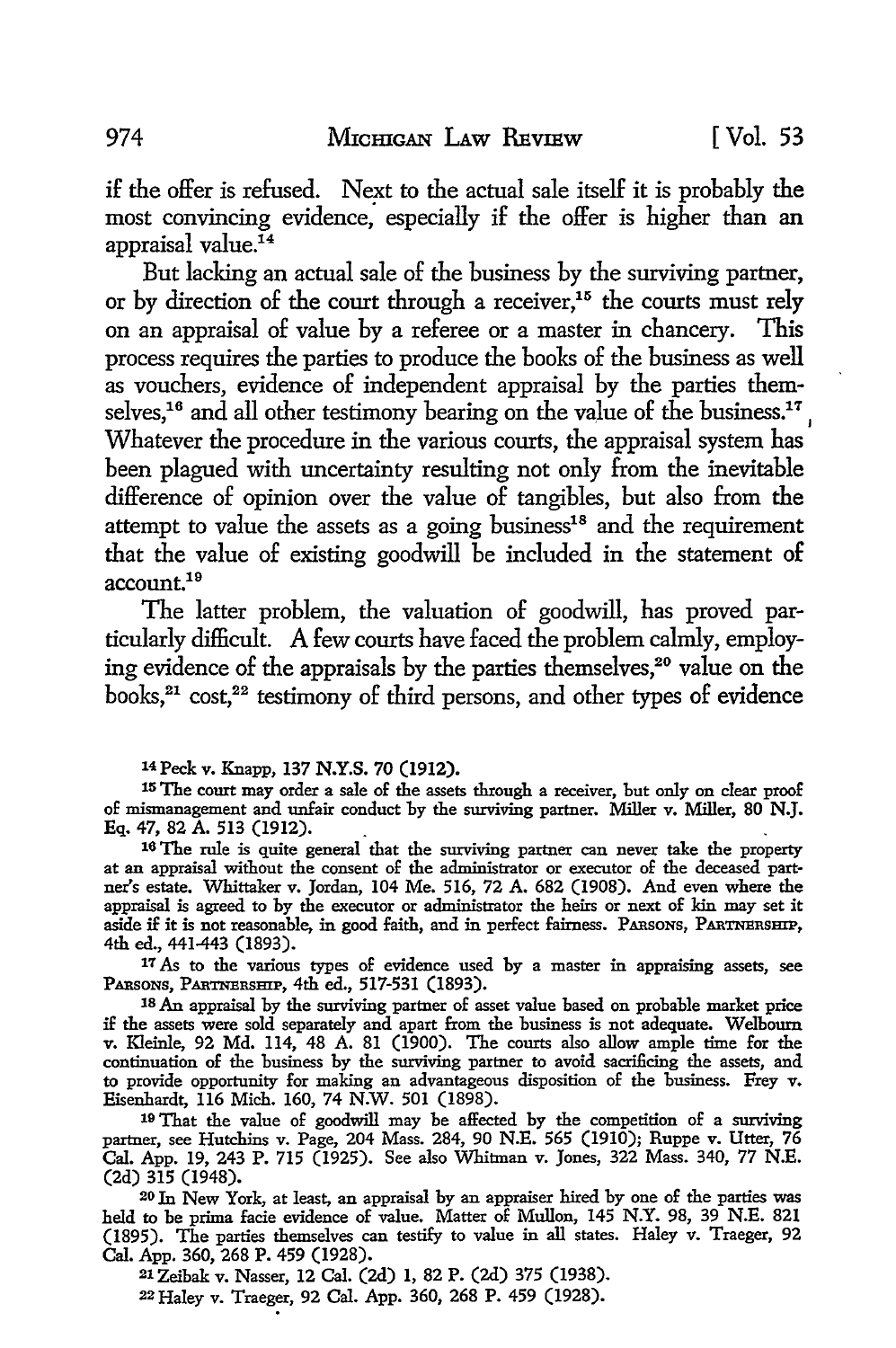similar to those used in the valuation of tangible assets.<sup>28</sup> The attempted solution in other courts has been to avoid the appraisal of goodwill by a master, determining it instead by means of a formula developed by the court. This formula recognizes that the value of goodwill arises out of the possibility of future profits, the latter being determined generally for sale purposes by some evidence of past profits. 24 Some courts have merely multiplied net average profits by an arbitrary number of years and have called the result the value of goodwill.<sup>25</sup> Other courts have been more elaborate, subtracting a fair percentage (usually six to twelve) of net tangible worth from average profits over the same period (from one to twelve years)<sup>26</sup> and multiplying the difference by some suitable factor (usually one to four) representing the probable stability of that goodwill depending on the type of business involved and the consequent number of years that should be required to pay for it.<sup>27</sup> No case indicates that this method has been used in preference to actual bona fide sale price,<sup>28</sup> and in New York the courts have applied the formula only in the absence of some other acceptable basis of appraisal agreed upon by the parties themselves. 29

In addition to the use of past profits in setting a present market value on goodwill, one other method is available. In many cases anticipatory profits may be specifically determinable or the suit for accounting may be months or years after the death of the partner and the actual profit figures for the period subsequent to the death of the partner may be available to the court. Massachusetts has indicated that if anticipatory profits can be proved to a fair degree of certainty and accuracy, they may be used by a master in chancery in valuing goodwill. They may not be used if they are speculative or conjectural.<sup>80</sup>

28 An appraisal by third parties will not overcome a sale price. Matter of Arnold, 114 App. Div. 244, 99 N.Y.S. 740 (1906), but an appraisal is to be relied on to the exclusion of valuations contained in the books of the business. Ott v. Boring, 139 Wis. 403, 121 N.W. 126 (1909).

24 Matter of Borden, 95 Misc. 443, 159 N.Y.S. 346 (1916).

<sup>25</sup> Mellersh v. Keen, 28 Beav. 453, 54 Eng. Rep. 440 (1860).<br><sup>26</sup> Any period may be used if it results in a fair average of net profits. That one year's profits is not a fair "average," see Waterbury v. Waterbury, 278 Ky. 254, 128 S.W. (2d) 568 (1939).

27Thursby v. Kurby, 171 Misc. 310, 12 N.Y.S. (2d) 279 (1939). Also see 2 BoN-BRIGHT, VALUATION OF PROPERTY 727 (1937), for an explanaton of the formula.

28 Matter of Herman, 110 Misc. 475, 180 N.Y.S. 509 (1920), indicates that the formulated method should not be used in place of an actual sale valuation. But see In re Sillanan, 121 App. Div. 202, 105 N.Y.S. 872 (1907), where the formula was used in place of auction sale.

20 Brooklyn Trust Co. v. McCutcheon, (D.C. N.Y. 1914) 215 F. 952.

30 Murray v. Bateman, 315 Mass. 113, 51 N.E. (2d) 954 (1943). But the case actually held the anticipatory profits speculative.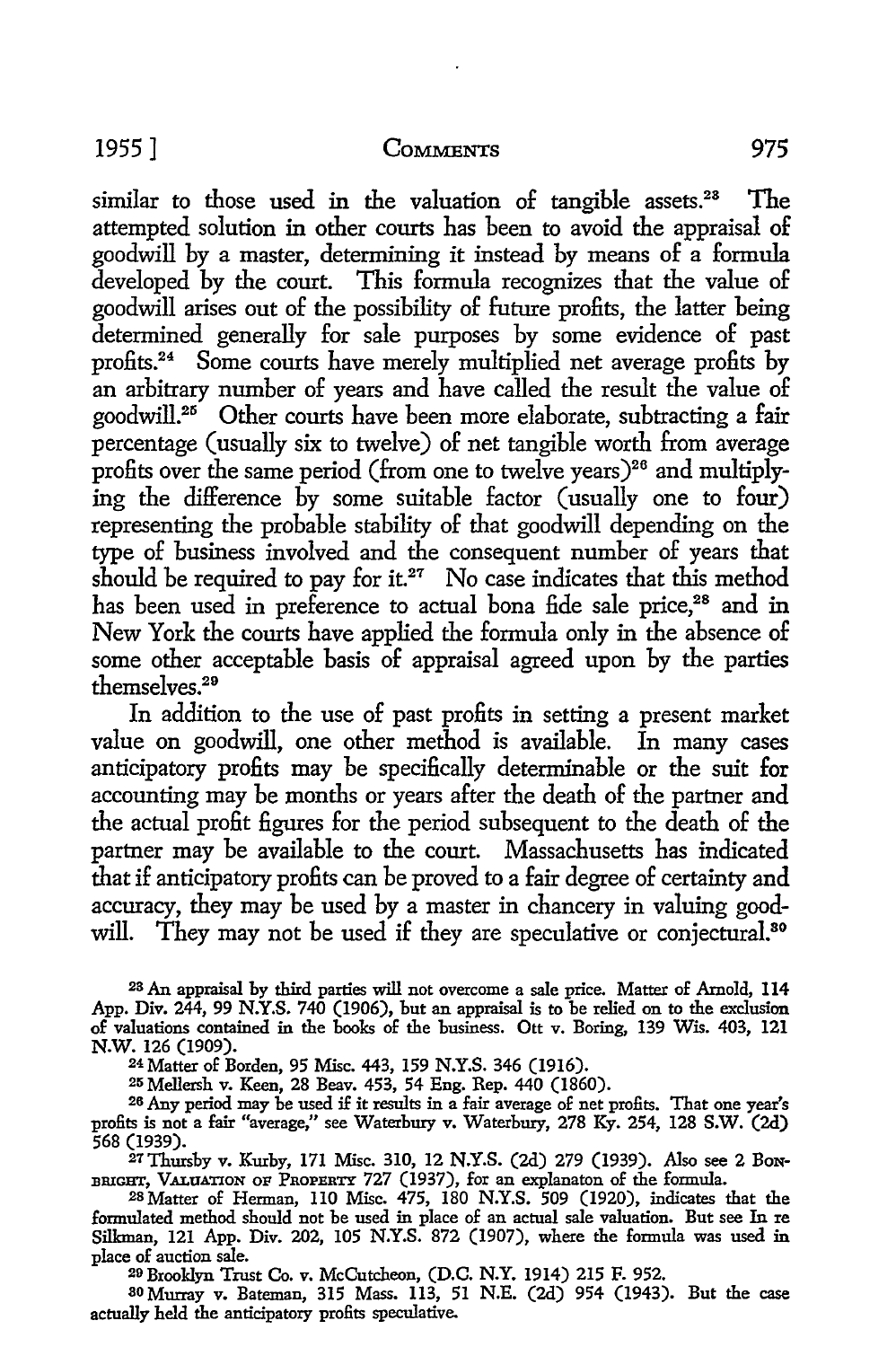New York has allowed examination of the books for periods subsequent to sale for purposes of drawing conclusions as to the worth of the business at the time of sale, but the evidence was admitted only for purposes of comparison.<sup>31</sup> No case has been found in which either anticipatory profits or profits subsequent to the death of the partner has been the actual basis for determination of goodwill value.

Any comment on the advantages of the various methods of valuing goodwill must include some sympathy for the master in chancery faced with the problem. On the whole there can be little disagreement with the acceptance of a valuation based on present market value as indicated by either an actual sale or an offer of purchase. Such a valuation is not only consistent with the surviving partner's duty *to* liquidate the assets of the partnership,<sup>32</sup> but in most cases will result in the closest approximation to the value at the death of the partner. The difficulty arises where no evidence of actual market value based on a sale is in evidence and the court encounters the inaccuracies of appraisal. The acceptance of any predetermined formula for appraising the value of goodwill has both its advantages and disadvantages. There is no doubt that it usually claims at least some relationship to an actual marketplace determination of goodwill value. It also does away in many cases with the wearisome presentation of many types of evidence of goodwill. But most important, it is a recognition that a need exists for some specific method of valuing goodwill, such a need having its genesis in a desire *to* relieve surviving partners of the uncertainty inherent in a master's retrospective examinations of the care that has been used in disposing of the assets of the partnership.

Any formulated method runs the risk of confusing earned efficiency, based on the skill and ingenuity of the partners, with the unearned profits derived from goodwill. In addition, the formulated method takes no account of the effect which competition by a surviving partner might have on the value of goodwill.<sup>33</sup> Its use implies that certainty is more important than the greater accuracy of the appraisal method.

<sup>32</sup>In the absence of agreement between the parties, or statute, this duty exists in most states. 9 NEB. L. BuL. 211 (1930).

as In Miller v. Hall, 65 Cal. App. (2d) 200, 150 P. (2d) 287 (1944), the court, while recognizing the value of the goodwill to be between \$15,000 and \$25,000, accepted the lower figure because of the likelihood of the competition of a partner. This figure was considerably less than the profits of the business for one year. See also cases cited in note 19 supra.

<sup>31&</sup>quot;... the jury were entitled to consider pertinent facts in the subsequent history of the company for the purpose of making comparisons and drawing conclusions as to its condition at the time of the sale." Von Au v. Magenheimer, 126 App. Div. 257 at 270, ll0 **N.Y.S.** 629 (1908). This was a suit by stockholders against the directors of a corporation, but the principle of the case is applicable to the partnership area in this respect.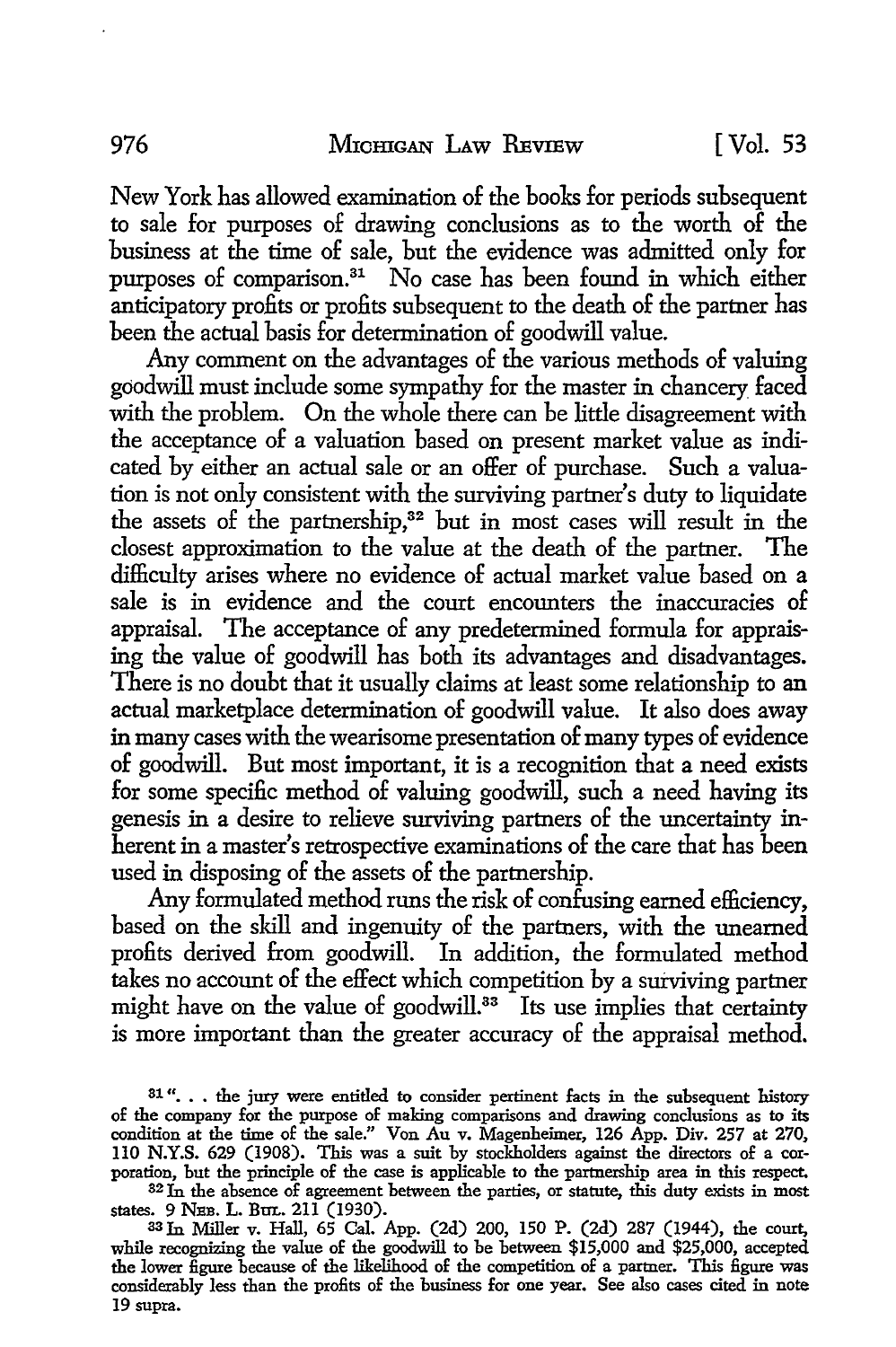Yet it can be argued that uncertainty in valuation is justified even if it serves only as an incentive to surviving partners to exercise the requisite care in looking after the deceased partner's share of the assets. At least for those who think that certainty in valuation is not necessarily the millenium, the most severe criticism of the formulated method is that it is likely to be totally inaccurate since a formula cannot possibly take into consideration the thousand and one market influences determining a final price.

The use of evidence of actual profits subsequent to the sale is subject to many of the same objections. The profits once determined must still be related to goodwill in some arbitrary manner. There exists the same imperfect line between profits as a result of productive efficiency and profits due to goodwill. It may also be argued that the value of goodwill should not be determined by reference to actual profits subsequent *to* sale, but only with reference to the information a prospective buyer would have had at the time of sale, i.e., profits prior to the death of the partner.

Whatever may be the relative merits of the different methods, one conclusion becomes obvious after a study of the cases. When actual sale price is not available the vagaries and inaccuracies inevitable in a court determination of value can be avoided only by the prudence and foresight of the partners and their counsel in agreeing on a value of the assets, or a method of computing that value, in the original partnership agreement. In the absence of such an agreement, however, there is no good reason to hold certainty of valuation more important than accuracy. Logically at least, accuracy can more readily be achieved by allowing a master in chancery or a referee to appraise goodwill in the same manner as he would appraise a tangible asset. At least the result reached would combine the many factors making up a market-determined price and would take into consideration the factors likely to influence a purchaser in bidding for the business.<sup>84</sup>

### *The Valuation of Assets by Agreement of the Parties*

With the growing number of advantages to the partnership form of organization, and the consequent increasing use of that form in compli-

<sup>84</sup>Many courts have recognized the limitations of an appraisal by a master, while at the same time arguing that no better method could be devised. Moore v. Rawson, 185 Mass. 264, 70 N.E. 64 (1904); Parker v. Broadbent, 134 Pa. 322, 19 A. 631 (1890). And even most of the courts that recognize the formulated methods of determining goodwill treat it only as evidence, or as a presumption which may be rebutted if necessary. Waterbury v. Waterbury, 278 Ky. 254, 128 S.W. (2d) 568 (1939); Von Au v. Magenheimer, 126 App. Div. 257, 110 N.Y.S. 627 (1908).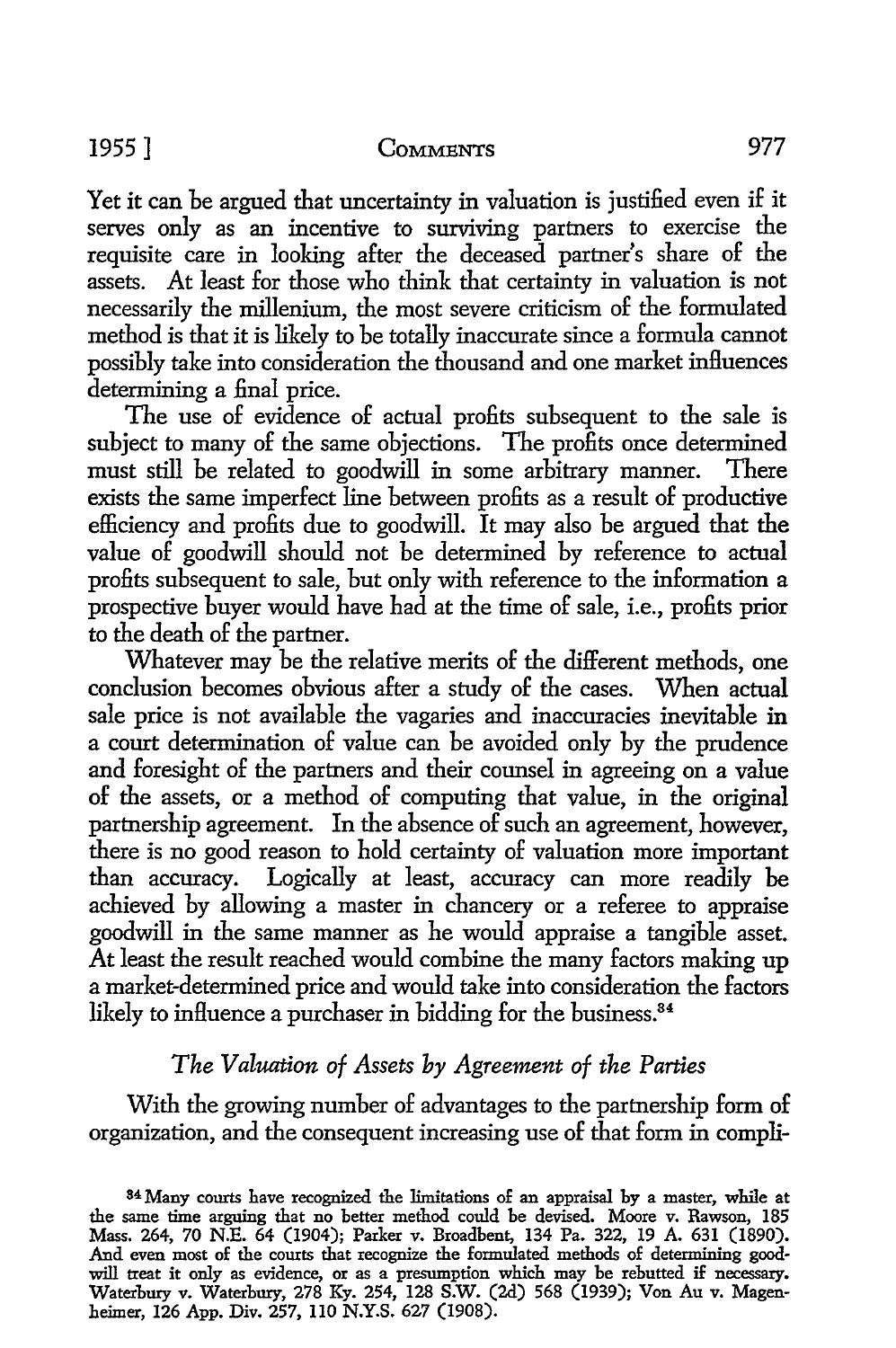cated business ventures,<sup>35</sup> businessmen have endeavored to avoid losses, uncertainty, and delays inherent in a dissolution and liquidation of partnership assets on the death of a partner. The standard method is to provide in the partnership agreement for the purchase, or an option for the purchase, $36$  of the deceased partner's share in the business at a price set by, or by a method of determining a price contained in, the agreement itself.<sup>37</sup>

Generally such an agreement for purchase by the survivor has been held to be valid and specifically enforceable.<sup>38</sup> It is classed as a contract to be performed on the happening of an event, the consideration for which is both the mutuality of the provision for purchase and the other stipulation and agreements in the articles of partnership.<sup>39</sup> One objection to such agreements has been that they are void because of their testamentary character and lack of conformance with the Statute of Wills,<sup>40</sup> but this objection has been sustained with decreasing frequency, and only in cases in which there has been a rather obvious attempt to avoid the statute.<sup>41</sup>

For the same reasons parties may make enforceable agreements as to the methods by which the value of the deceased partner's share is to be determined.<sup>42</sup> And these methods, if equally available to all the partners, will generally be enforced even if they lead to a purchase price grossly inadequate, or greatly in excess of, the real value

35 That the use of the partnership form is growing, largely due to the effect of cor poration tax policies, see 23 MINN. L. REV. 506  $(1939)$ .

<sup>37</sup> In a number of instances this has been done by testamentary direction. See Fuller, ''Partnership Agreements for Continuation of an Enterprise After the Death of a Partner," 50 YALE L.J. 202 (1940).

3s McKinnon v. McKinnon, (8th Cir. 1891) 46 F. 713; Warrin v. Warrin, 169 App. Div. 97, 154 N.Y.S. 458 (1915); Murphy v. Murphy, 217 Mass. 233, 104 N.E. 466 (1914).

39 Casey v. Hurley, 112 Conn. 536, 152 A. 892 (1931); Rohrbacker's Estate, 168 Pa. 158, 32 A. 30 (1895); Rankin v. Newman, 114 Cal. 635, 46 P. 742 (1896).

40Ferraba v. Russo, 40 R.I. 533, 102 A. 86 (1917); Gomez v. Higgins, 130 Ala. 493, 30 S. 417 (1900). The vast majority of cases hold that the Statute of Wills does not prevent an owner of property from stipulating by contract for its disposition at the time of his death. Hale v. W:ilinarth, 274 Mass. 186, 174 N.E. 232 (1931); Eisenlohr's Estate, (No. 2), 258 Pa. 438, 102 A. 117 (1917).

41 This occurs usually where the purchase agreement runs for the benefit of one partner only, or where the partners are father and son or in other close relationships. Gomez v. Higgins, 130 Ala. 493, 30 S. 417 (1900). A provision that the survivor takes the assets free and clear may also be held testamentary. In re Mildrum's Estate, 108 Misc. 114, 177 N.Y.S. 563 (1919).

42Casey v. Hurley, 112 Conn. 536, 152 A. 892 (1931); Murphy v. Murphy, 217 Mass. 233, 104 N.E. 466 (1914).

<sup>&</sup>lt;sup>86</sup> The usual method is an option to purchase, but some agreements have-contained provisions that the survivor must purchase the assets. Pailthorpe v. Tallman, 72 **N.Y.S.**  (2d) 784 (1947).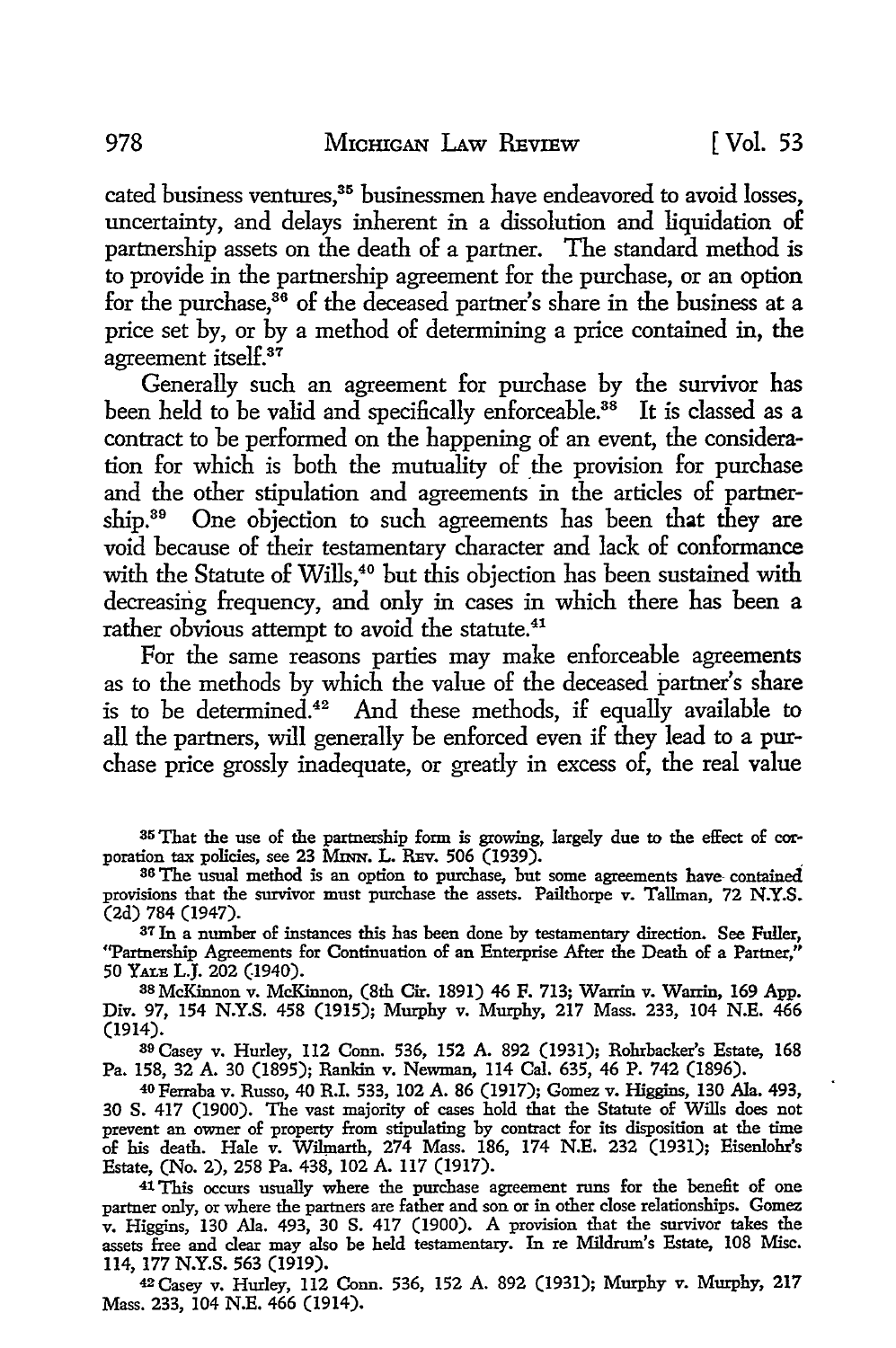of the assets.43 The refusal of equity to enforce such an agreement has been limited to cases where the right to purchase at the valuation has been unfair and was limited to only one, or less than all, of the partners. 44

The major obstacle to the effectiveness of such provisions has been one of interpretation. In a surprisingly large number of instances the parties themselves have made the agreed method of valuation ambiguous by using terminology either essentially controversial or difficult to define. The most frequently litigated example of this ambiguity is the use of a valuation based on the term book value,<sup>45</sup> the courts being in irreconcilable conflict over its meaning. In *Rubel v. Rubel*,<sup>46</sup> the Supreme Court of Mississippi held that under an agreement providing for the purchase of the deceased partner's interest in the partnership at a price equal to 75 percent of the book value, figures shown on the general ledger and balance sheet were determinative of the book value of the assets. The court also held that equipment which had been depreciated on the general ledger and charged off prior to partner's death could be assigned no book value. A number of other courts have also held that book value means value as shown on the books,<sup>47</sup> but others, perhaps a numerical majority, have held that the\_ term means either market value,<sup>48</sup> or original price minus actual depreciation.49 The difference in the result reached under the various views may be much more than merely the difference between market price and actual book value of the assets. Under the view taken in the *Rubel* case, unless goodwill is actually valued on the books of the business it may not be includible in the account. On the other hand, in states holding that book value means market value, goodwill may be valued whether or not it is listed on the books.<sup>50</sup>

43 In Kaufmann v. Kaufmann, 222 Pa. 58, 70 A. 956 (1908), the price set by the agreement was grossly inadequate, while in Sands v. Miner, 16 App. Div. 347, 44 **N.Y.S.**  894 (1897), the price set was too high. The agreement was enforced in both cases. See also Coe v. Winchester, 43 Ariz. 500, 33 P. (2d) 286 (1934).

44 This objection is based on a breach of the fiduciary relationship between partners. Hagen v. Dundore, 187 Md. 430, 50 A. (2d) 570 (1947).

45 As to the meaning and import of book value of corporate stock, see 33 A.L.R. 366 (1924). See also 5 WoRDs AND PHRAsEs, perm. ed., 693 (1940).

46 (Ala. 1954) 75 S. (2d) 59 (1954). See the cases cited in this case for additional definitions of book value.

47Lane v. Barnard, 185 App. Div. 754, 173 N.Y.S. 714 (1919); Gurley v. Woodbury, 177 N.C. 70, 97 S.E. 754 (1919). If the agreement provides that the assets are to be valued "as shown on the books," a different problem is presented, Sands v. Miner, 16 App. Div. 347, 44 N.Y.S. 894 (1897).

4BWineinger v. Kay, (Tex. Civ. App. 1933) 58 **S.W.** (2d) 876; Elhard v. Rott, 36 **N.D.** 221, 162 **N.W.** 302 (1917).

49 Mills v. Rich, 249 Mich. 489, 229 **N.W.** 462 (1930).

50 Steeg v. Leopold Weil Bldg. and Improvement Co., 126 La. 101, 52 S. 232 (1910).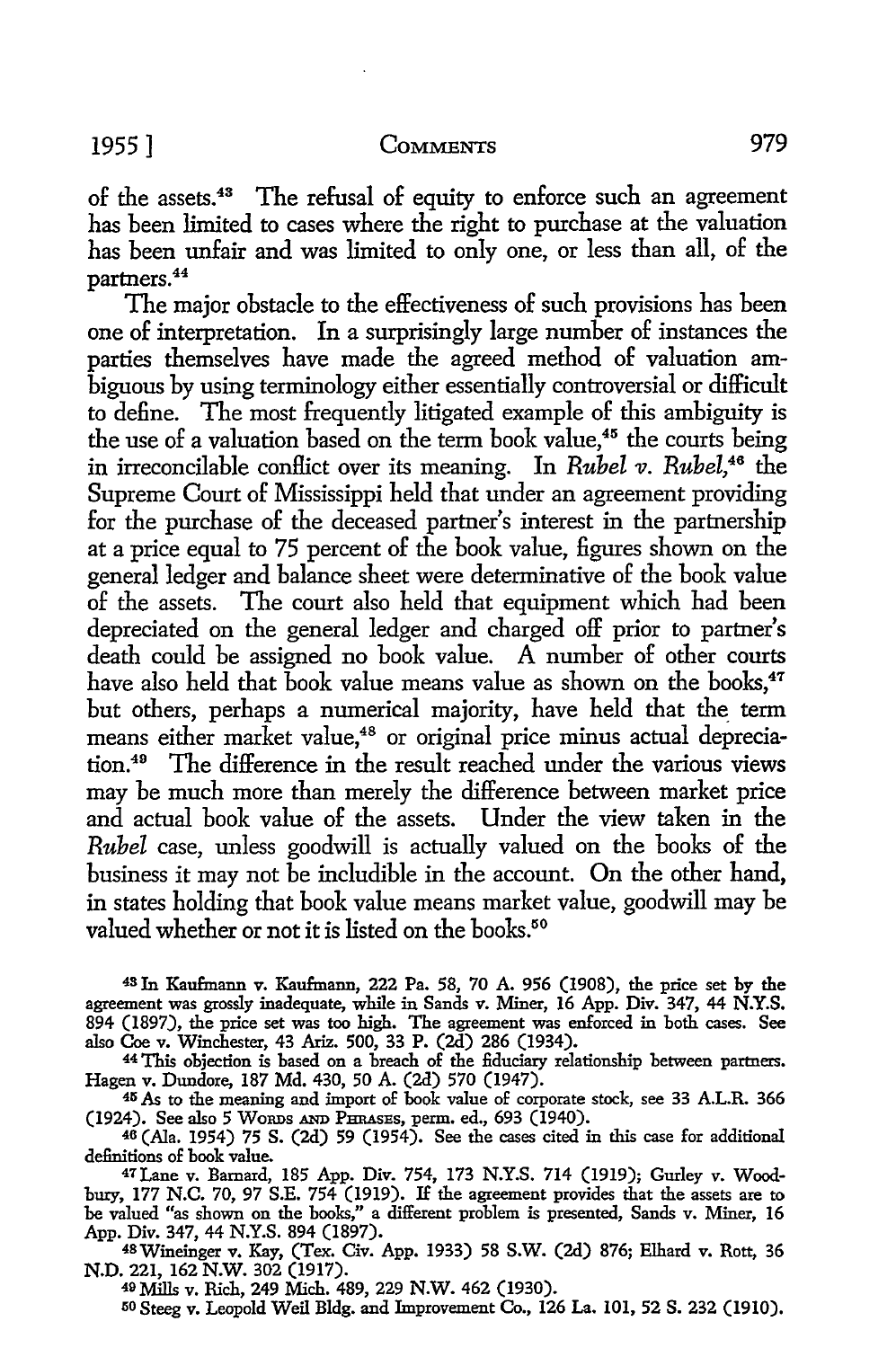The interpretation of the term book value is only one of many problems facing the courts in this area. From the infinite number of possible types of valuation agreements, three categories are distinguishable.<sup>51</sup> They are (1) an absolute cash valuation of the assets,<sup>52</sup> (2) a valuation by appraisal and account by some person appointed in the agreement,<sup>53</sup> and  $(3)$  one of the many formulated methods relating the value of the assets to some percentage of profits or to some capitalization of the average earnings. Where a method is provided in the agreement for the valuation of goodwill, the method will also generally fall into one of these three categories. However, the usual provision in regard to goodwill is that it shall not be included in the valuation at  $all. <sup>54</sup>$  The bulk of the litigation naturally results from the use of the third category of methods, for formulated methods almost always involve accounting terms, many of which have disputed meanings.<sup>55</sup> Even when the agreement has provided for a valuation by appraisal, litigation has been necessary to determine what assets should be included, or, if the assets are defined, what the definition means.

It can thus be seen that by providing for a valuation in the agreement to avoid the delays of liquidation and the uncertainties of judicial appraisal, partners have often merely jumped from the evidentiary frying pan into the interpretational fire. What is needed is an accurate

53 The appraiser may be a third party. Gerding v. Baier, 143 Md. 520, 122 A. 675 (1923). Or it may be the survivor himself. Casey v. Hurley, 112 Conn. 536, 152 A. 892 (1931). See also Coffey v. Coffey, 210 Mass. 480, 96 N.E. 1027 (1912).

54 Jn Douthart v. Logan, 190 ill. 243, 60 N.E. 507 (1901), and Moore's Estate, (No. 2), 228 Pa. 523, 77 A. 902 (1910), it was provided that goodwill should not be considered in the purchase price. In Kaufmann v. Kaufmann, 222 Pa. 58, 70 A. 956 (1908), a formulated method was used, and in Murphy v. Murphy, 217 Mass. 233, 104 N.E. 466 (1914), the goodwill was set at a fixed sum. For a discussion of the various methods used in valuing goodwill, see MULDER AND VOLZ, DRAFTING OF PARTNERSHIP AGREEMENTS 106-107 (1949); Edmonds, "The Disposition of Partnership Interests: Considerations on Death of a Partner," 39 A.B.A.J. 283 (1953).

55 The following is a representative, but by no means complete list of the common terms of accounting which have led to litigation when used in partnership agreements on valuation of assets: "earnings," Gerding v. Baier, 143 Md. 520, 122 A. 675 (1923); ''books and accounts," Pailthorpe v. Tallman, 72 N.Y.S. (2d) 784 (1947); "assets," Block, Exr. v. Mylish, 351 Pa. 611, 41 A. (2d) 731 (1945); "net cost price," Cohen v. Elias, 176 App. Div. 763, 163 N.Y.S. 1051 (1917); ''from the books," In re Witkind's Estate, 167 Misc. 885, 4 N.Y.S. (2d) 933 (1938); "net returns,'' Jeffrey v. Genter, (Pa. Com. Pl.) 45 Lack. Jur. 101 (1944).

<sup>51</sup> For a brief discussion of the comparative 'advantages of various types of valuation agreements, see MULDER AND VOLZ, DRAFTING OF PARTNERSHIP AGREEMENTS 99-107 (1949). There is, of course, no question that the three categories often overlap and are combined. Their only value is as a convenience for discussion purposes.

<sup>52</sup> The agreement may contain a fixed cash amount. Rohrbacher's Estate, 168 Pa. 158, 32 A. 30 (1895). Or the valuation may be set at zero for the purpose of this purchase. Hale v. Wilmarth, 274 Mass. 186, 174 N.E. 232 (1931). Or it may provide for a stated sum to be paid to the widow periodically. Garratt v. Baker, 5 Cal. (2d) 745, 56 P. (2d) 225 (1936).